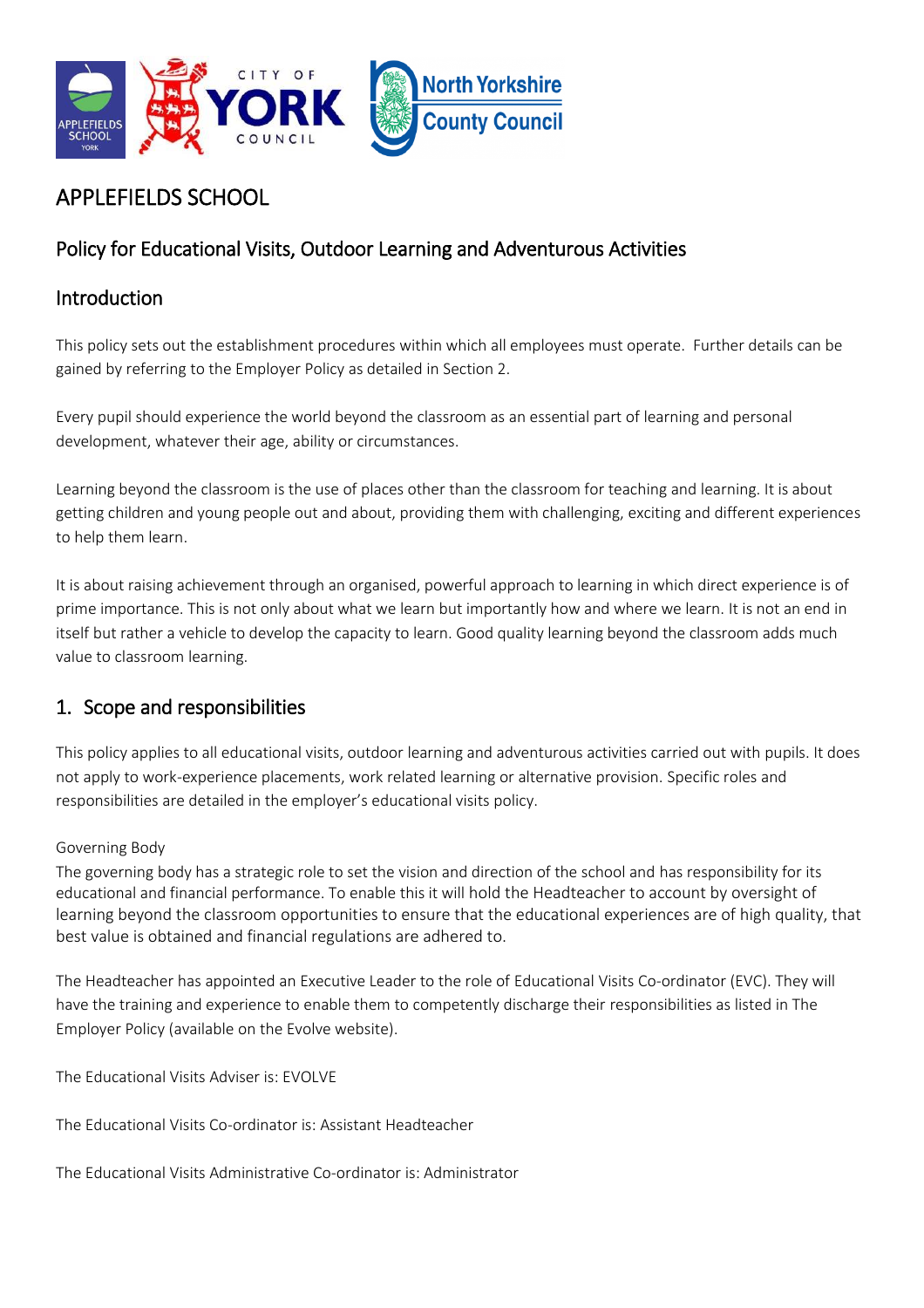# 2. Establishment policy and procedures

The Applefields School Policy for Educational Visits, Outdoor Learning and Adventurous Activities (January 2020) has been adopted by the governing body as its policy. The governing body recognises that it is the employer and retains responsibilities for health and safety. It will discharge its duties through the adoption of the policy and retain competent advice, additional approval and monitoring through the Educational Visits Advisor. Specific local procedures will be in line with, but not duplicate this policy.

Where there is conflict with non-statutory guidance or advice from other sources the employer policy will take precedence with clarification sought from the Headteacher, and if required from the Educational Visits Advisor

#### Consent

Routine acknowledgement: Whilst it is not a legal requirement to gain parental consent for curriculum activities, written acknowledgement will be gained using the DfE consent form on enrolment (app 1) and as part of the annual pupil update information, consent received will cover the full duration of their son/ daughter's education at Applefields School, for routine local visits and activities which are a part of our normal educational provision during the school day and information regarding the nature of the types of visit will be included within this policy and on the school website. We will always aim to fully inform parents, through written communication in the home/ school diary, of the nature of each visit, activity or series of a similar nature, remind parents that they have acknowledged this and give opportunity to update information and emergency contact details. On occasions a curriculum opportunity may become available at short notice and we will always aim to notify parents that their son/ daughter will be offsite but this may not be possible.

If written consent is not permitted at enrolment, the school may contact parents to request individual consent for a specific or series of similar nature visits.

Non-routine consent: Written consent, which may be via electronic software, will be gained on enrolment for those visits which are non-routine visits and activities and those visits which fall outside of normal hours. We will fully inform parents by formal letter of the nature of each visit, activity or series of a similar nature.

Specific consent: Written consent, which may be via electronic software, will be gained for every individual visit, activity or series of a similar nature which involve a higher level of risk including but not limited to longer journeys, residential visits and adventurous activities. We will fully inform parents by formal letter and verbal consultation of the nature of each visit, activity or series of a similar nature.

Medical information: Due to the complex medical needs of some of the pupils attending Applefields School. The Educational Visits Policy must be adhered to in line with the Care Policy. The educational visits policy may give direction for medical processes as part of planning and undertaking a visit, however the pupils individual care plan overrides any advice.

By Law (DfE recommend OEAP guidance on first aid 2018), a first aider is not required on educational visits for secondary aged pupils. However, the school will support the training needs of individuals to meet the needs of the pupils attending the visit, including requesting medical training from qualified nurses as deemed necessary. The school promotes a high level of safety and competency, all staff have a duty of care (Health and Safety at Work Act 1974) and the school ensures that a confident member of staff will attend the trip who is willing to administer basic first aid. The Visit Leader is also required to inform the nursing team of pupils attending visits so they can best advice safety whilst off-site.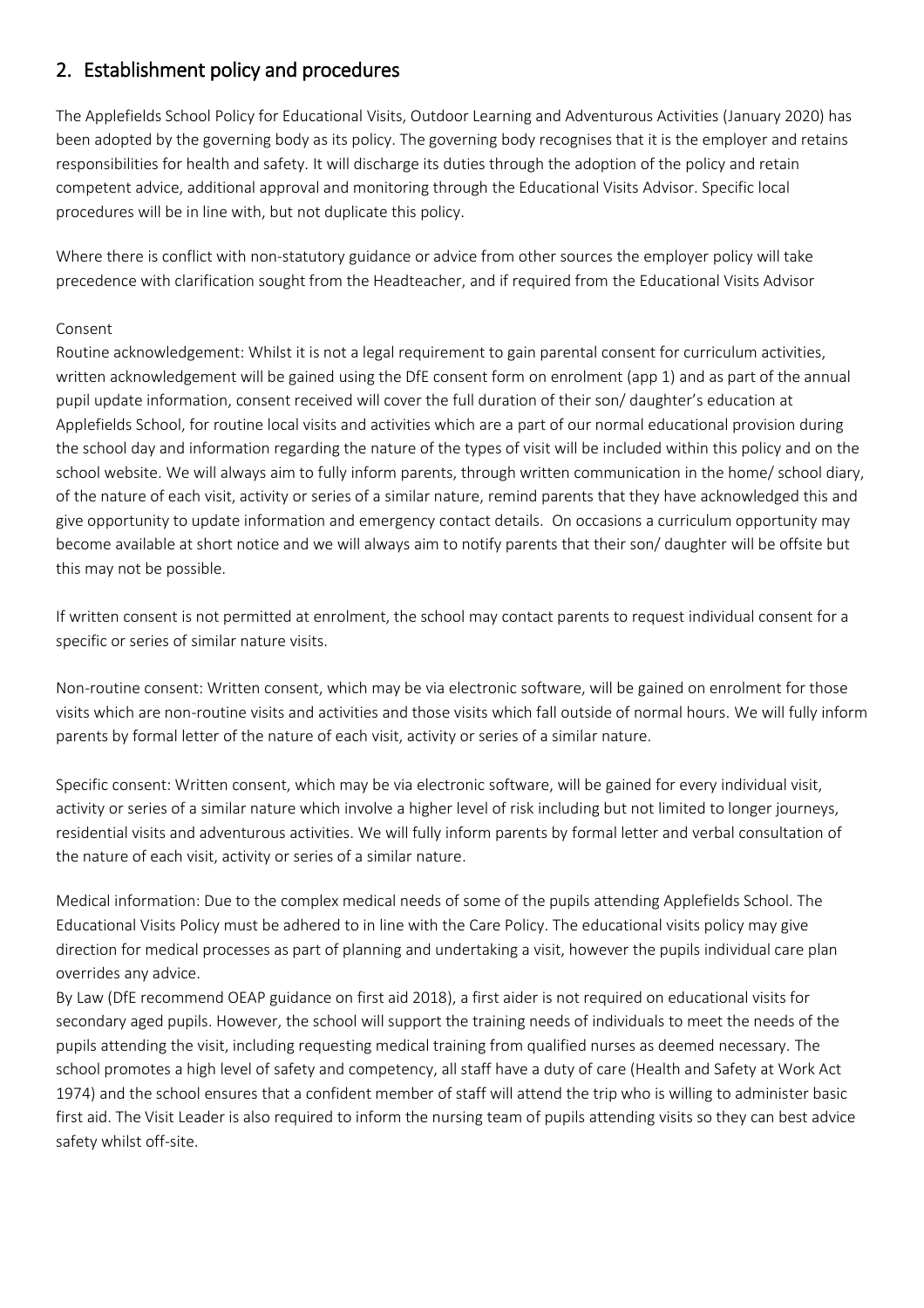#### Staff competence

The following criteria has been agreed by the staff body to be that of a competent Visit Leader:

- Diligent, calm and confident, able to carry out an on-going risk assessment during the visit
- Sound knowledge of: the venue/activity, pupils, staff, policies and procedures
- Prepared and organised
- Respected, respectful and reliable when working in a team
- Decisive, proactive, prioritises and delegates (knows how to use staff strengths)
- Good communicator and is assertive
- Adaptable, willing to listen and able to multi-task
- Experienced or skilled in the visit/ activities
- Good outstanding practice

It is important to note that competency in a visit leader is not hierarchical; any member of staff can lead a visit if they have the knowledge and skills to do so. Staff will complete an initial competency 'questionnaire' (app 2) to acknowledge whether they have all the listed criteria to be a visit leader or if further professional development is required. The EVC will use this information to approve visits; a staff member will make the EVC aware of any changes as they occur. The exception to this competency criteria is that the Headteacher and EVC will make the ultimate decision if a member of staff is a competent visit leader for the proposed activity and visit.

To support the visit leader during an educational visit, staff accompanying pupils must consist of someone:

- Familiar, experienced and able to implement any IPIP strategies
- Equipped with skills to manage situations that arise
- Qualified and insured to drive minibus or car, if transport is required
- Competent to support a visit, 'able to say no/stop'
- To delegate different duties to in an emergency
- Willing to administer first aid with some basic first aid knowledge
- Trained in medical procedures, if required

#### EVC Training

The Educational Visits Co-ordinator should attend appropriate training and revalidation as required by the employer. The EVC should provide appropriate training throughout the year and support staff with any queries to ensure a safe visit. The EVC will approve all visits and submit none local learning area visits to the Headteacher.

#### Visit Leader Training

Visit leaders will be approved by the EVC or EVA. Any new member of staff will be required to have spent one term in school following appointment. A visit leader should have attended appropriate training provided by the EVC, as required by the employer. Where there is a dispute over competency the visit leaders will attend visit leader training. A visit leader will be accompanied by an EVC on their first educational visit and an EVC may join a group visit without notice for monitoring purposes.

The EVC will keep all records of induction, training, monitoring, relevant qualifications and competency, this may be in personal records, or electronically using the 'My Details' section of Evolve.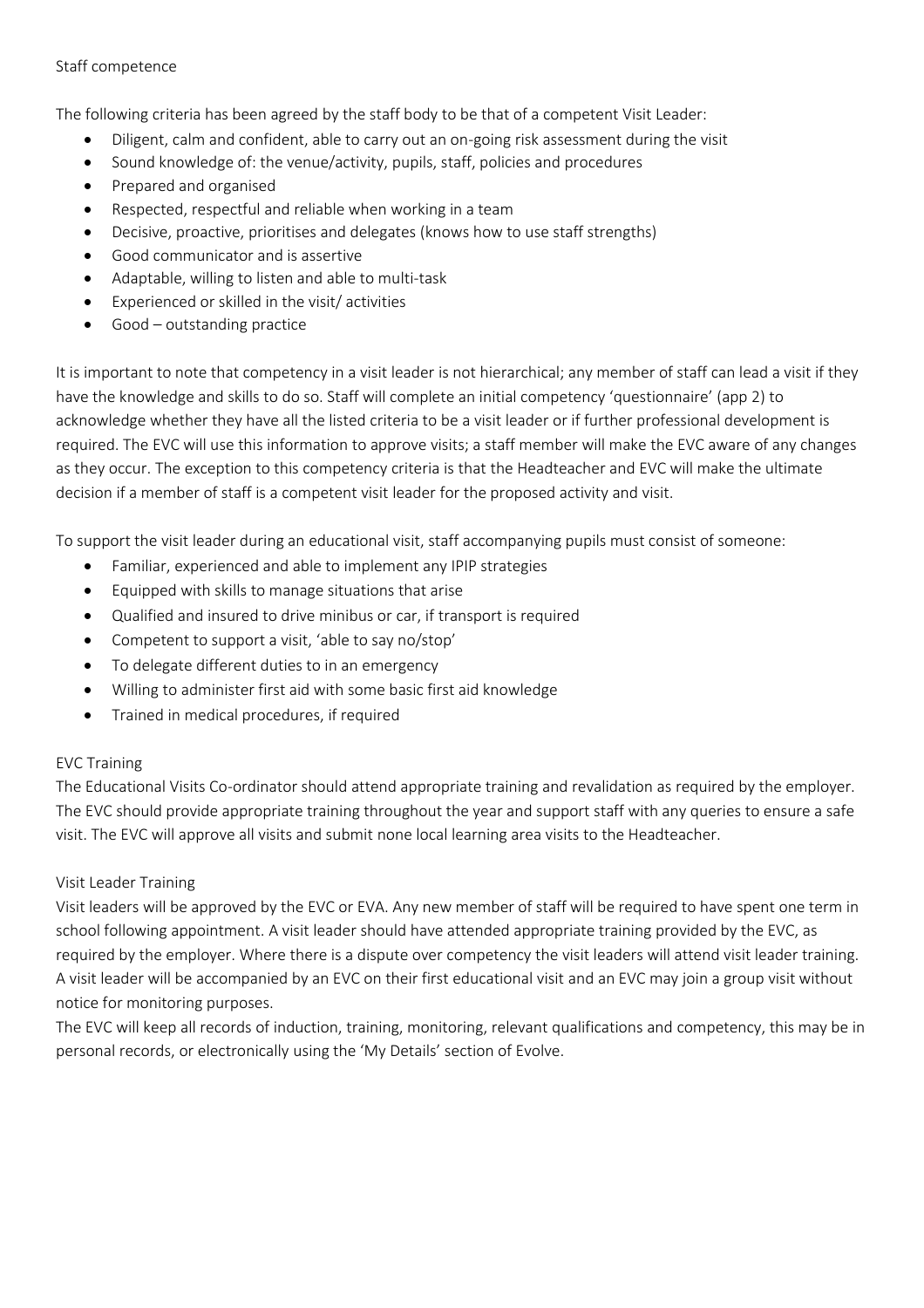### 3. Risk Assessment

Visit leaders should follow the employer policy, establishment educational visit policy, guidance, local procedures and standard assessments of risk.

Risk management is an integral part of the planning and implementation process of an educational off-site visit. A list of Basic Risk Assessments for common activities are located within the resources section in the educational visits software (Evolve) and will be used as appropriate to support the routine and non-routine visits. Any risk assessments outside these resources will be covered in appendix 3 and guided by Evolve planning map (app 4), or if required developed by the school. The risk assessments are to be adapted to reflect significant and foreseeable hazards that may occur and implement appropriate control measures to safeguard all visit attendees at all times. Additional details and notes to provide context regarding visit specific risks will be recorded in the visit notes on EVOLVE. It is the responsibility of the visit leader to ensure the risk assessments are regularly reviewed and the plan B is highly considered.

Risk assessments undertaken will take into consideration pupils with special educational needs and disabilities (SEND), health or specific behavioural issues that may cause safety concerns or need extra planning/resources for the visit. Consultation will be undertaken with relevant staff, visit leader and parents to be informed of all visits (see consent). For complex health or SEND external advice or support from a medical practitioner may be required, this has been incorporated as part of the planning process (app 4). These types of visits will require a pre assessment planning visit to ensure appropriate safety measures are in place, under no circumstances will a dynamic assessment be made on the day of the visit and the specific risk assessment and care plan for each pupil will be followed. Ad hoc -adaptations to equipment at the visit sites will not be accepted on the day and must be part of the pre planning process so risk assessment can be agreed.

External providers: Wherever possible visit leaders will gain credible assurances of health & safety management systems and quality provision through a Learning outside the Classroom Quality Badge or adventurous activities Licensing (ALLA) approval, this can be checked on lotcqualitybadge.org.uk. Alternatively, assurances will be gained through a Provider Statement as detailed in the employer policy. For none LA run swimming pools or other specialist venues such as trampoline parks, climbing walls etc should only be used following relevant guidance on Evolve or further advice form the Educational Visits Advisor.

### 4. Approval using the Management System

A web-based system is used (EVOLVE for CYC) to facilitate the efficient planning, management, approval and evaluation of visits. All staff that lead or accompany visits can access their own account, which is set up by the Educational Visits Co-ordinator.

Visits are mainly categorised as either:

- Routine visits: An educational visit that occurs on a regular basis, a regular basis is deemed to be frequented at least once a term by familiar staff. It takes place within the Local Learning Area (app 3)
- Adventurous visits: An adventurous activity is one that has an increased level of risk (app 5), requiring a separate risk assessment and separate standard operating procedures. A visit that is unfamiliar to the staff leading and supporting it. It is a one-off event or annual event.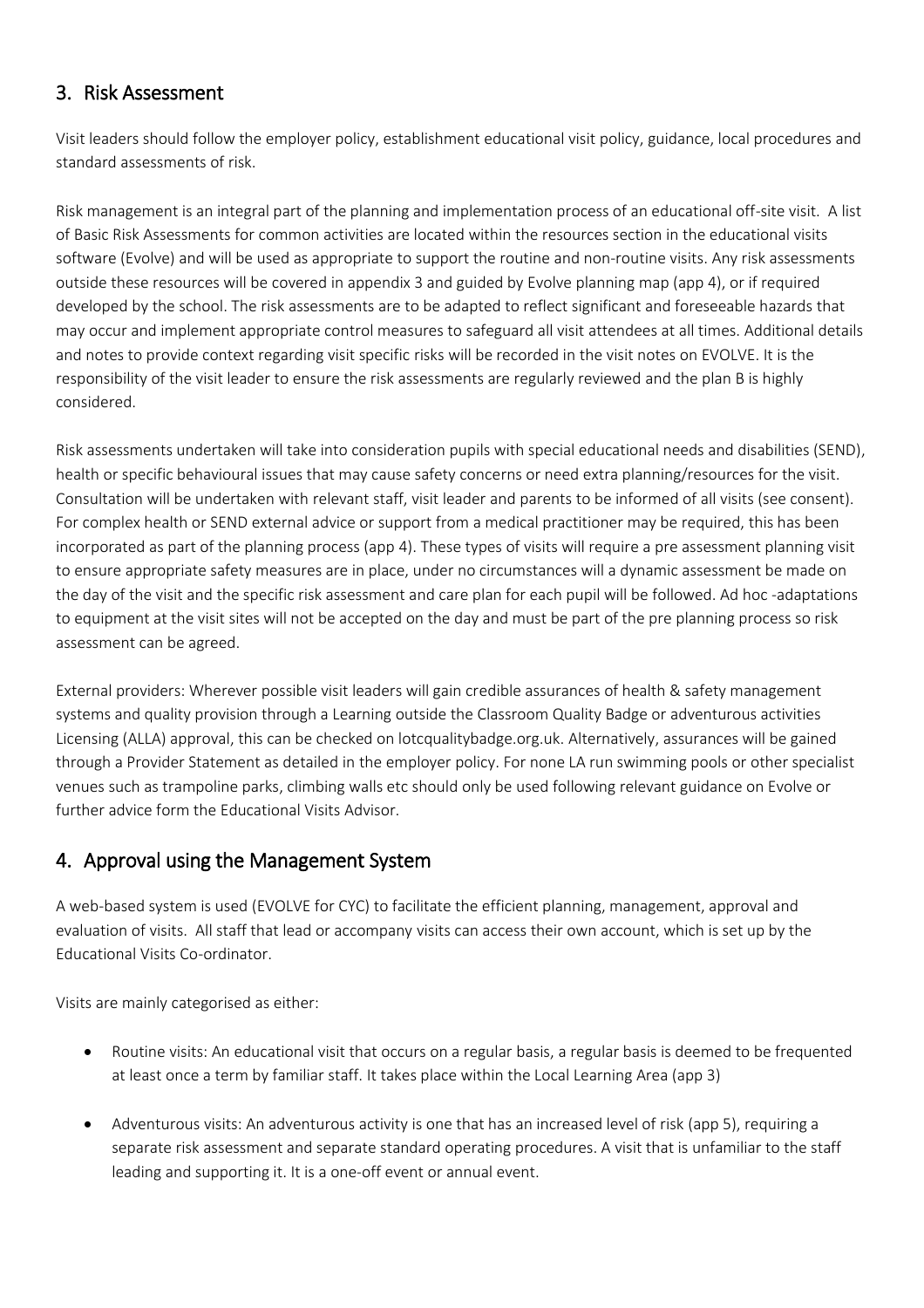Other catergorises:

- On-site or local learning area
- Joint visit
- Overseas
- Residential
- Adventurous (provider led)
- Adventurous (self-led)

Adventurous activities will require an initial meeting between the EVC and Visit Leader, prior to any activity being considered for pupils of this nature. The visit leader must demonstrate specialist knowledge where the level of risk is deemed high (app 4). Both will carry out a risk management consultation, which will involve mind mapping, action planning and will result in a specific standard operating procedure being agreed, incorporating a risk assessment. The standard operating procedures created will be stored within the EVC Educational Visit area on the school server, to be referred to and used on request, alongside EVOLVE Basic Risk Assessments.

#### Approval of visits

Initial approval in principal will be gained through a short ask by the visit leader to the EVC, the visit leader will then complete an Educational Visit Request Form, detailing their intentions further. The information on this form will be used by the admin team to support the planning of the visit. Visits must be submitted in sufficient time to allow review and processing. Any visits requiring approval by the employer requires a minimum of

- 3 or 4 weeks for routine visits (dependent on the requirement of a letter) via request form
- 1 or 2 weeks for routine visits (dependent on the requirement of a letter) via EVOLVE
- 3 months for all residential, visits abroad or complex adventurous trips via EVOLVE and EVC discussion

Detailed information on planning procedures for an Education Visit can be found in the attached appendices.

Additionally as the employer, approval will be retained for visits abroad and all self-led adventurous activities in line with the employer policy. The governing body delegate the approval of these visits to the North Yorkshire Educational Visits Advisor as part of the H&S shared service.

Approval maybe carried out as follows:

Educational Visits Adviser: Visits abroad and all self-led adventurous activities regardless of location.

Headteacher: Visits abroad, all adventurous activities, residential visits and non-local day visits

Educational Visits Co-ordinator: Routine visits, some adventurous visits taking place in the Local Learning Area.

#### 5. Incident Management

In the case of an incident during a visit all members of staff will follow the establishment's emergency educational visit procedure (app 6) and the Government issued RIDDOR 2013, every incident will be subsequently subjected to an investigation.

All staff and pupils will adhere to the expectations as set out in school policies: Behaviour Policy and Conduct at Work. If expectations are not adhered to, pupils will be either brought back to school after contacting the school office for additional staff support or parents called to collect from visit location. If staff expectations are not adhered to the person reporting must inform the Headteacher following policy guidance.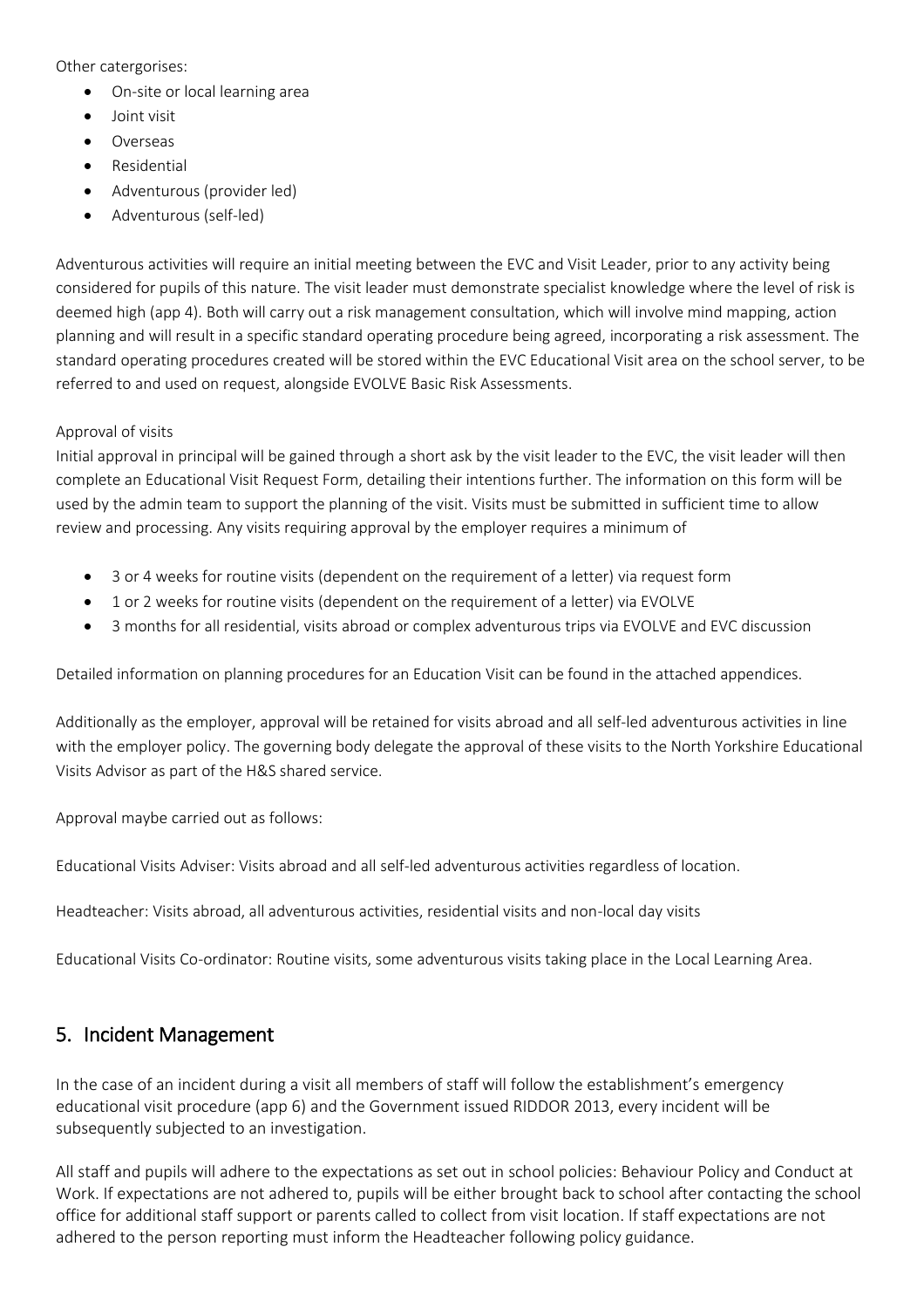When on a visit led by an external provider the visit leader and staff accompanying must ensure a duty of care to all pupils and be confident to address any concerns they have immediately with the external provider.

Pupils will be supported on visits by familiar members of staff who will be responsible for safeguarding allocated individuals.

A trained first aider is not required on an educational visit, however in the case of an emergency there will always be a competent staff member to deliver basic care and will contact/seek medical aid as deemed appropriate.

To ensure sustainability of important visits, deputy leaders should be appointed in order that contingency plans can be put in place should a visit leader be indisposed.

When following the emergency procedures, the named base contact must be aware of their role both when in school hours and outside of school hours. They must ensure they are available and able to provide adequate support when required. During an out of hours adventurous activity or residential the base contact/s must know their role and the actions required to take. The base contact will most often contact parents, so will need to be able to share any relevant information they have to not escalate any incident further.

During an emergency all social media must not be accessed and all mobile devices must be either collected (pupils) or turned off (staff) to ensure controlled information is shared, to protect and de-escalate any incident.

### 6. Monitoring of visits and procedures

Governors will monitor the implementation of this policy by acting as a critical friend in monitoring the implementation and effectiveness of the policy.

The Educational Visits Co-ordinator will ensure that there is a system in place for appropriate monitoring of visits and activities. EVOLVE provides an analysis tool which can be used to generate reports.

Visit leaders will be required to complete an educational visit evaluation on EVOLVE, this is a short exercise assessing the impact of the intent and implementation of the visit, it is expected that this will be completed within a week of the visit being undertaken. This will entail an evaluation of planning and learning from any incidents as required for each visit by DfE 1988 and 2001.

### 7. Charges for Off-site Activities and Visits

Charges for educational off-site visits and adventurous activities, including charges for visits and transport, requests for voluntary contributions and remission of charges are made in line with DfE guidance. See further detail in appendix 7.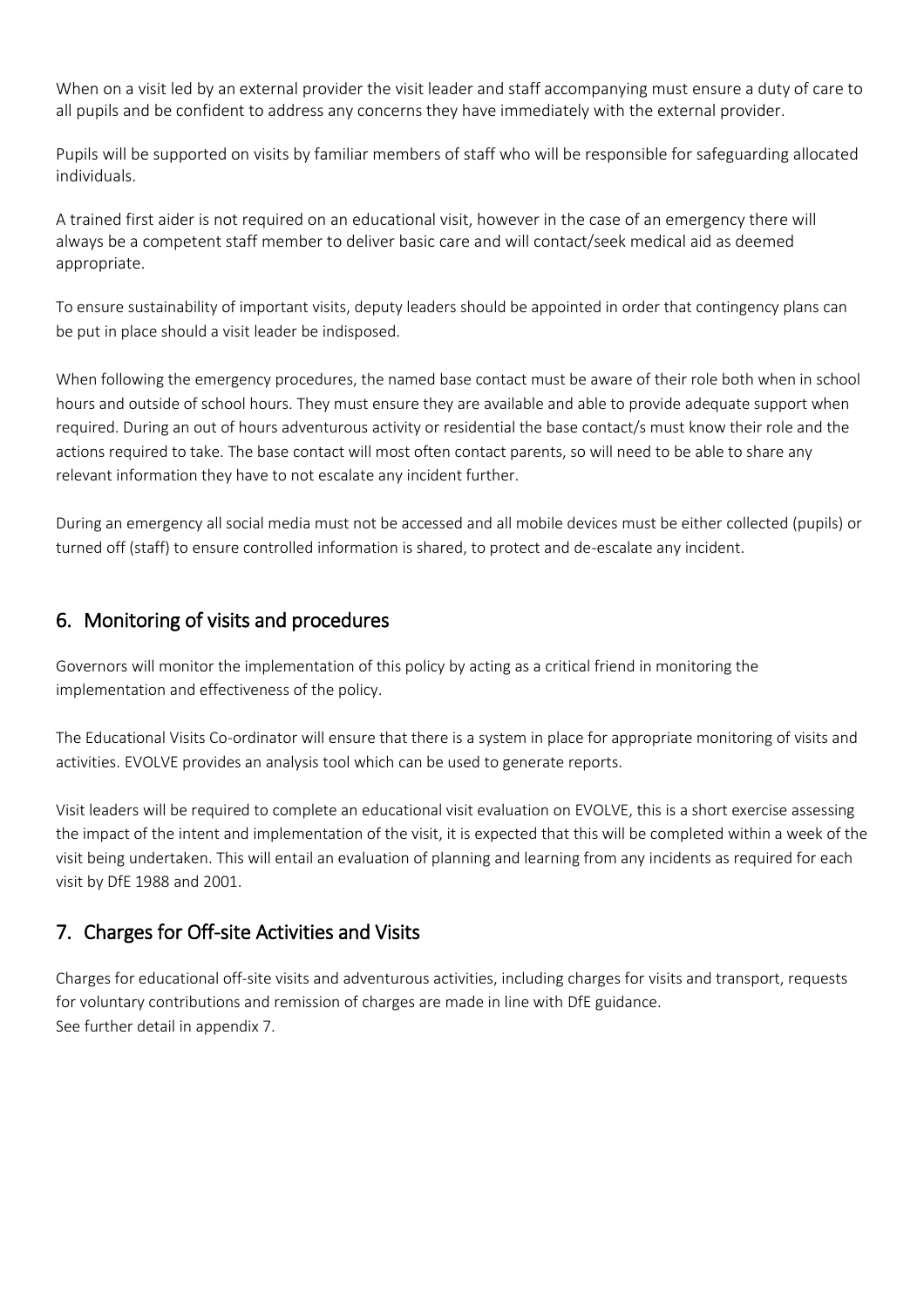# 8. Inclusion & SEND

We endorse the principles for young people of a presumption of entitlement to participate, accessibility through direct or realistic adaption or modification and integration through participation with peers.

We acknowledge that it is unlawful to treat a young person with a protected characteristic less favourably or fail to take reasonable steps to ensure that young people with protected characteristics are not placed at a substantial disadvantage without justification.

We also acknowledge that expectations of staff must be reasonable, so that what is required of them (to include a young person) is within their competence and is reasonable. Reference should also be made to Applefields School SEND policy.

# 9. Safeguarding

Safeguarding procedures should be considered as part of the planning process with additional consideration for residential visits. Visit Leadership Teams should:

- As part of planning, liaise with the Designated Safeguarding Lead (DSL) and other staff to identify any relevant safeguarding issues
- Have access during a visit to the DSL (or trained deputy) either directly or through the Base Contact.
- Not to take out pupil information of any kind unless agreed by Headteacher, with the exception of; care plans and parental contacts during a residential stay.

Any volunteers who accompany any visit or activity will be vetted and be directly supervised by a member of staff. If they are to have significant unsupervised access to pupils then an enhanced DBS disclosure will be obtained and they will undergo induction and training in their role and responsibilities as detailed in employer and school policies and local procedures. Reference should also be made to Applefields School Safeguarding Policy.

### 10. Insurance

Staff and pupils participating in off-site educational visits and activities will be covered by the Public Liability Insurance of venues and providers, as well as being covered by the school's insurance policy. Appropriate insurance arranged independently by the school will be maintained and updated as required by law. Any differences to this will be notified to parents/carers as appropriate before any consent or payment is made.

# 11. Transport

Careful thought must be given to planning transport to support off-site activities and visits (app 3). Statistics demonstrate that it is more hazardous to travel to an activity than to engage in it and staff must follow any specialist guidance provided by your employer, attend training and uploading on Evolve. Transport is to be sought from a reputable provider from an approved list, or using an external transport provider form if not on the list or following further advice from the Educational Visits Advisor.

For self drive follow the employer's guidance, for minibus; staff must be MIDAS trained, the vehicles must have a valid MOT, daily vehicle checks and insurance. Staff without a category D on their license are only able to drive minibuses with a weight of up to 3.5t, 4.25t with tail lift. All minibus drivers will be over the age of 21 and have held a driving license for a minimum of 2 years. For staff cars; appropriate checks to be taken by the school include: vehicle MOT, business insurance and license.